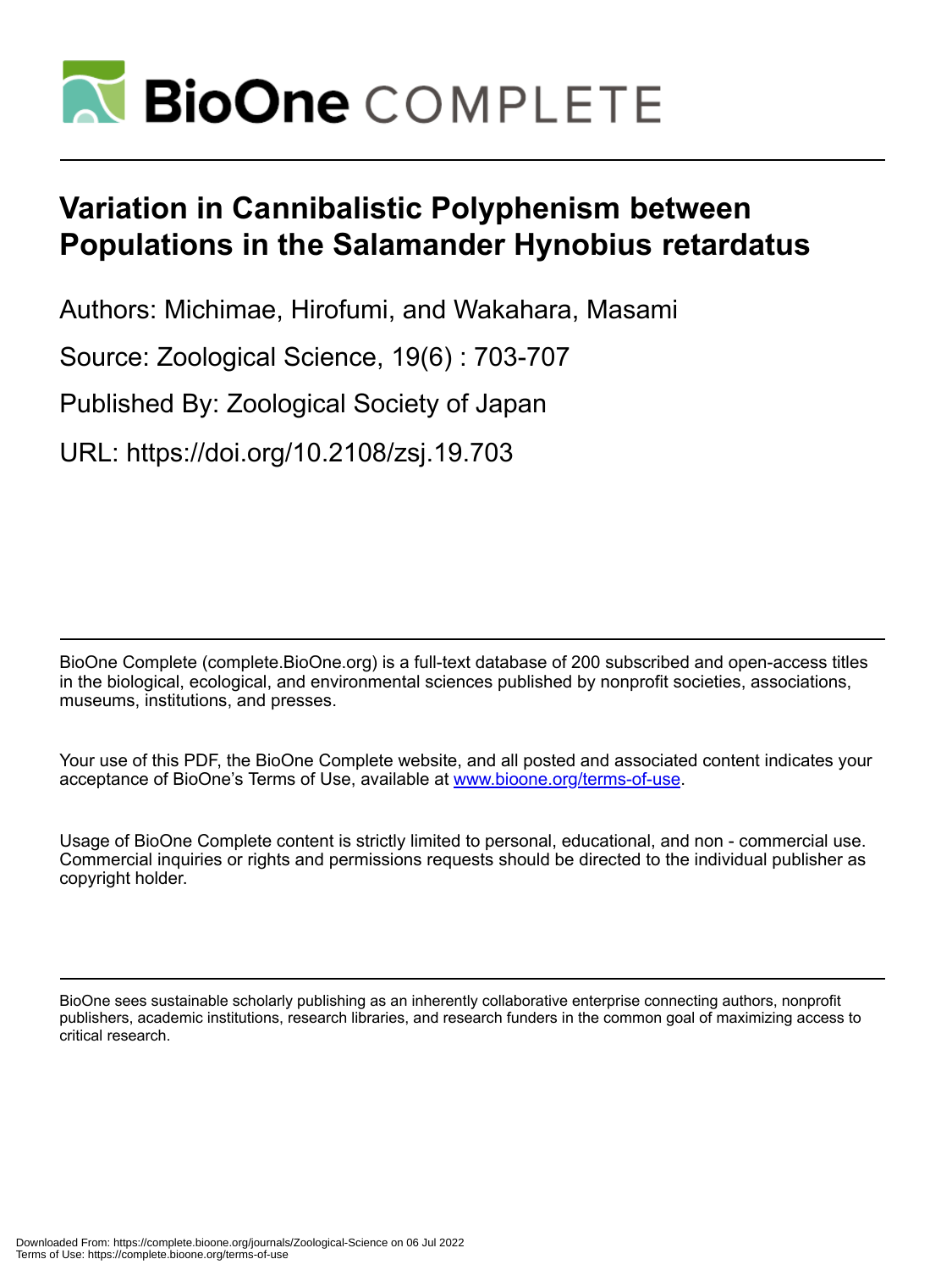# **Variation in Cannibalistic Polyphenism between Populations in the Salamander** *Hynobius retardatus*

Hirofumi Michimae\* and Masami Wakahara

*Division of Biological Sciences, Graduate School of Science, Hokkaido University, Sapporo 060-0810, Japan*

**ABSTRACT**—Organisms sometimes change their phenotype to maximize fitness according to local environments. If the frequency of the broad-headed "cannibal" morph in the larvae of the salamander *Hynobius retardatus* has been evolutionarily maintained at a certain level within a population as a result of local adaptation, variations in its frequency should be found among different populations with environmental variation. We investigated whether variations in the frequency of the broad-headed morph were present in 2 different populations, Nopporo (a low-density population) and Erimo (a high-density population), by raising larvae from the respective populations under the same experimental conditions. The occurrence rate of the broad-headed "cannibal" morph was significantly different between the 2 populations when examined with different experimental larval densities. These results suggest that the reaction norm with respect to the frequency of the broad-headed morph is different between the Nopporo and Erimo populations. Because the local populations are assumed to be selected for under different environments, the different reaction norm might have evolved in response to different selection pressures.

**Key words:** cannibal morph, phenotypic plasticity, polyphenism, salamander

## **INTRODUCTION**

In general, phenotypic differences in life history and morphological traits observed among natural populations or among animals reared under experimental conditions may arise from genetic differentiation due to local adaptation and drift, or phenotypic plasticity (polyphenism) (Stemberger and Gilbert, 1987; Jackson and Semlitsch, 1993; Buskirk and Schmidt, 2000). Polyphenism is expressed as two or more discontinuous phenotypes (alternative phenotypes) from a single genotype across a range of environmental conditions (DeWitt *et al*., 1998; Gotthard and Nylin, 1995; Scheiner, 1993). Previous studies in amphibians have reported distinctive morphotypes and food habits, such as cannibal and typical morphs, in larvae of the salamander *Ambystoma tigrinum* (Collins and Cheek, 1983), broad-headed "cannibal" and typical morphs in *Hynobius retardatus* larvae (Wakahara, 1995; Nishihara, 1996) and in *H. nigrescens* larvae (Takahashi, 1992), and carnivores and omnivores in spadefoot toad tadpoles (Pfennig and Frankino, 1997; Pfennig and Murphy, 2000).

Cannibalistic polyphenism refers to phenotypic differences in behavior, morphology, and life history between cannibal and typical morphs (Polis, 1981; Crump, 1992).

\* Corresponding author: Tel. +81-11-706-4455.

E-mail: hirofumi@sci.hokudai.ac.jp

Larvae of the salamander *H. retardatus* show either a broadheaded "cannibal" morph that consumes conspecifics or a typical morph that mostly does not cannibalize (Wakahara, 1995, 1997; Michimae and Wakahara, 2001). A previous experimental study suggested that the "cannibal" morphs are induced by higher densities of conspecifics but are strongly suppressed in groups of siblings, even if larval densities are high (Michimae and Wakahara, 2001).

During the course of our field survey, we noticed that possible environmental factors, such as the densities of conspecifics, that affect the frequency of the broad-headed "cannibal" morph, vary considerably among natural ponds. If the broad-headed morphs and their frequency have been evolutionarily maintained within a population because of adaptive advantages and/or genetic drift, we should find some variation in their frequency among populations of different environments. In other words, we can detect different reaction norms among the remote populations. In this study, we examined whether variations in the frequency of the broadheaded morph are present among remote populations, that would be genetically isolated, even under the same experimental conditions.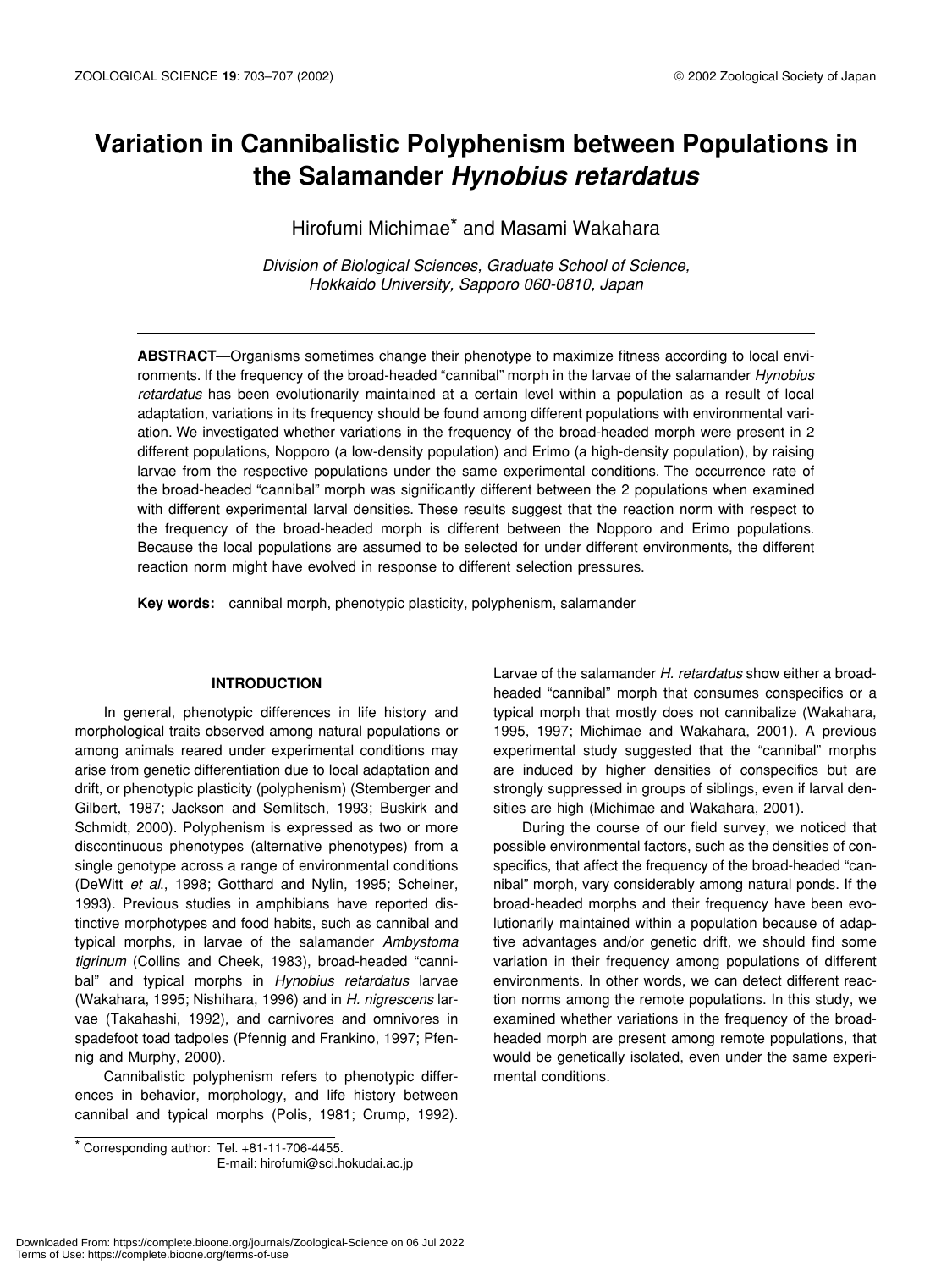

**Fig. 1.** Experimental design. **A**: Larvae hatched from 2 different egg clutches from each pond (Nopporo and Erimo) were mixed and reared in tanks of different sizes. Forty larvae hatched from a clutch were allotted to 4 tanks, 2 small (S, 17 cm×10 cm×11 cm) and 2 large (L, 30 cm×25 cm×17.5 cm) tanks, with 10 larvae placed in each tank. Forty larvae hatched from another clutch of the same pond were also allotted in the same way to the same tanks, so there were 20 mixed-sibling larvae per tank. The small tanks were filled with 0.9 l of dechlorinated tap water, and thus served as a high-larval-density treatment. The large tanks were filled with 3.7 l of dechlorinated tap water and served as a low-larvaldensity treatment. **B**: Five sets of experiments consisting of two replicates of the same, specific mixed-sibling pairs were performed by using 10 egg clutches from each pond.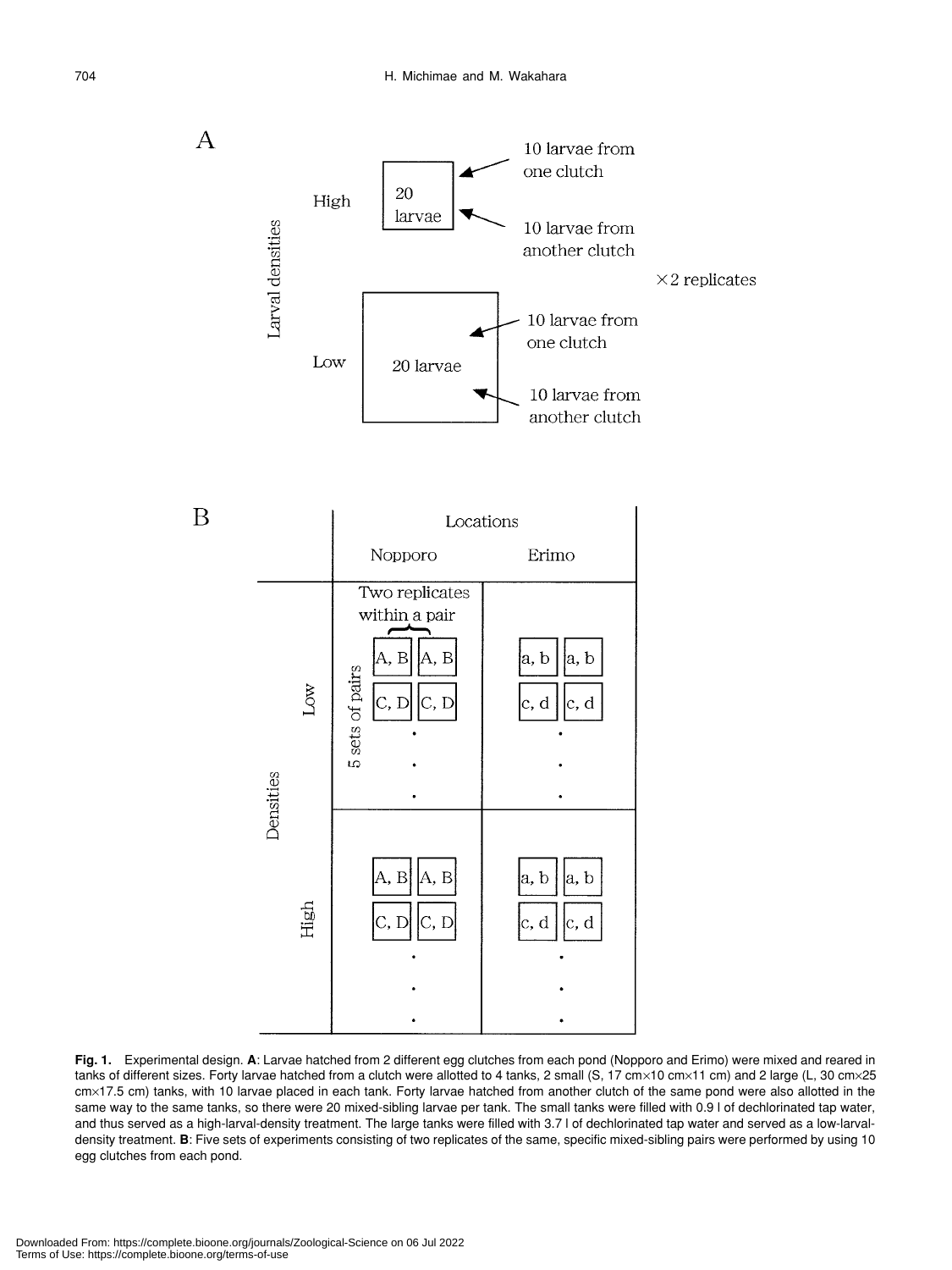#### **MATERIALS AND METHODS**

#### **Animals**

During the breeding season (from early April to late May) in 2001, fertilized egg clutches of *Hynobius retardatus* were collected from 2 different ponds at Nopporo (N43°02' E141°28'; surface area, approximately 10  $m^2$ ), located in the vicinity of Sapporo, and at Erimo (N42°7' E143°16'; surface area, approximately 150 m<sup>2</sup>) located in Hidaka district, Hokkaido, Japan. Because the Nopporo pond is a temporary pond mainly made of the melting snow and thus very shallow (approximately 40 cm at the deepest point during the breeding season), the pond sometimes dries up by late autumn depending on the amount of rain of the year. Contrary to this, the Erimo pond is a deep (the maximum depth, 120 cm), permanent pond. Fishes were not observed at all in both ponds. At the Nopporo pond, spawned egg clutches of *H. retardatus* have been maintained in low density, and approximately 2 egg clutches/ $m^2$  are observed every breeding season. In contrast, high density has been maintained in the Erimo, and approximately 10 egg clutches/ $m^2$  are observed. The egg density in each pond has been confirmed at least 5 recent years. Ten egg clutches were collected from each pond (A–J clutches from Nopporo, a–j clutches from Erimo) and placed in the laboratory, separately into different medium tanks  $(22\times15\times12.5$  cm) filled with 1.6 l of dechlorinated tap water at 4 $\rm{°C}$ , until use. The hatching day of the embryos and the developmental stage of the larvae were controlled by placing the embryos or larvae either at 4°C or at room temperature (Arai and Wakahara, 1993).

#### **Experimental procedures**

In order to determine the occurrence rate of the broad-headed morph in each population, Nopporo and Erimo, larvae hatched from 2 different egg clutches from each pond were mixed and reared in tanks of different sizes (mixed-sibling experiment, see Michimae and Wakahara, 2001). Forty larvae hatched from a clutch were allotted to 4 tanks, 2 small (S,  $17\times10\times11$  cm) and 2 large (L,  $30\times$ 25×17.5 cm) tanks, with 10 larvae placed in each tank. Forty larvae hatched from another clutch of the same pond were also allotted in the same way to the same tanks, making mixed-sibling groups of 20 larvae per tank (Fig. 1). The small tanks were filled with 0.9 l of dechlorinated tap water, and thus served as a high-larval-density treatment. The large tanks were filled with 3.7 l of dechlorinated tap water and served as a low-larval-density treatment.

The broad-headed morph in *H. retardatus* larvae has been described and defined previously (Michimae and Wakahara, 2001). To characterize the shape of the head quantitatively, we used the ratio of head width at the level of the eyes (HWE) to the largest head width (LHW). HWE/LHW≥0.9 defined a broad-headed cannibal morph, and HWE/LHW≤0.86 a typical morph (see Fig. 1 of Michimae and Wakahara, 2001). Numbers of broad-headed morphs were counted every morning. Because the broad-headed morph, once established, consumes conspecifics (Wakahara, 1995), the number of larvae in tanks with broad-headed morphs drastically decreases due to recurring cannibalism. Therefore, the broadheaded morphs were removed from the tanks as soon as they were detected. The larvae were fed with a live freshwater oligochaete (*Tubifex*) from 9:00 to 12:00 A.M. every 3 days. They were always given enough food to eat within 3 h, and any food remaining in their tanks was removed after the feeding period. The rearing water was exchanged every 3 days during the experiment. Our experiment in the laboratory was conducted at room temperature with a natural light/dark schedule.

#### **Statistical analysis**

Because it was difficult for all 10 clutches in each location used in this study to hatch out at the same time, we could not randomly allot the larvae hatched from a clutch to 2 treatments of low and high densities. For convenience of experiments, two replicates of the same, specific pairings with either low and high density were prepared (Fig. 1B). Larvae from 10 egg clutches at each pond were thus allotted to 5 sets of the specific pairings. In total, 800 larvae (400 larvae each from Nopporo and Erimo, respectively) were used in this experiment. When all the data were combined together irrespective of pairings in this type of experiment, biased conclusions might be drown. Thus, we used a test of homogeneity of odds ratios for replicated 2×2 tables (Sokal and Rohlf, 1995) to estimate 1) the effects of replicates within a pair in 4 cells of 2 locations (Nopporo and Erimo)×2 densities (low and high), and 2) the effects of replicated pairs in each location, respectively (Fig. 1B).

### **RESULTS**

The first, the homogeneity of odds ratios of 5 separate tables (2 morphotypes×2 replicates within a pair) was examined. Because no significant differences were observed among 5 pairs of 4 cells (Nopporo-low density:  $\chi^2$ =0.348, df=4; Nopporo-high density:  $\chi^2$ =0.348, df=4; Erimo-low density:  $\chi^2$ =5.367, df=4; Erimo-high density:  $\chi^2$ =0.865, df=4), it was concluded that we could joint 5 odds ratios for each experimental group. The next step was to estimate the effects of replicates within a pair on overall average (joint) odds ratios for the 5 pairs. Because no significant differences were observed (Nopporo-low density:  $\chi^2$ =0, df=1; Nopporo-high density:  $\chi^2$ =0, df=1; Erimo-low density:  $\chi^2$ =0, df=1; Erimo-high density:  $\chi^2$ =0.135, df=1), the effects of replicates could be ignored and the data of the replicates were pooled.

The second, we estimated the effects of densities among 5 pairs in each location. If the homogeneity of their odds ratios was approved, we could pool the data, the numbers of broad-headed and typical morphs, among 5 pairs in each location. Because each odds ratio of 5 separate tables (2 morphotypes×2 densities) was approved to be homogeneous in the 2 locations (Nopporo:  $\chi^2$ =0.93, df=4; Erimo:  $\chi^2$ =6.027, df=4), it was statistically confident to pool the odds ratios of 5 separate tables. Finally, the effects of larval density were examined in each population based on the joint odds ratios for the 5 pairs.

The occurrence rate of the broad-headed morph was much higher in larvae derived from Erimo (representative of a high-density population;  $\chi^2$ =14.02, df=1) than in those derived from Nopporo (representative of a low-density population;  $\chi^2$ =0.144, df=1) under the same experimental conditions (Fig. 2). Larvae derived from the Nopporo population consistently showed a low occurrence rate of the broadheaded morph regardless of experimental larval density (Fig. 2). However, larvae from the Erimo population showed different occurrence rates of the broad-headed morph at different experimental larval densities: a lower occurrence rate at low larval densities but a higher occurrence at high larval densities. Larvae from different populations showed a different reaction norm (i.e., occurrence rate of the broad-headed morph) even in larvae reared experimentally at the same larval density (Fig. 2).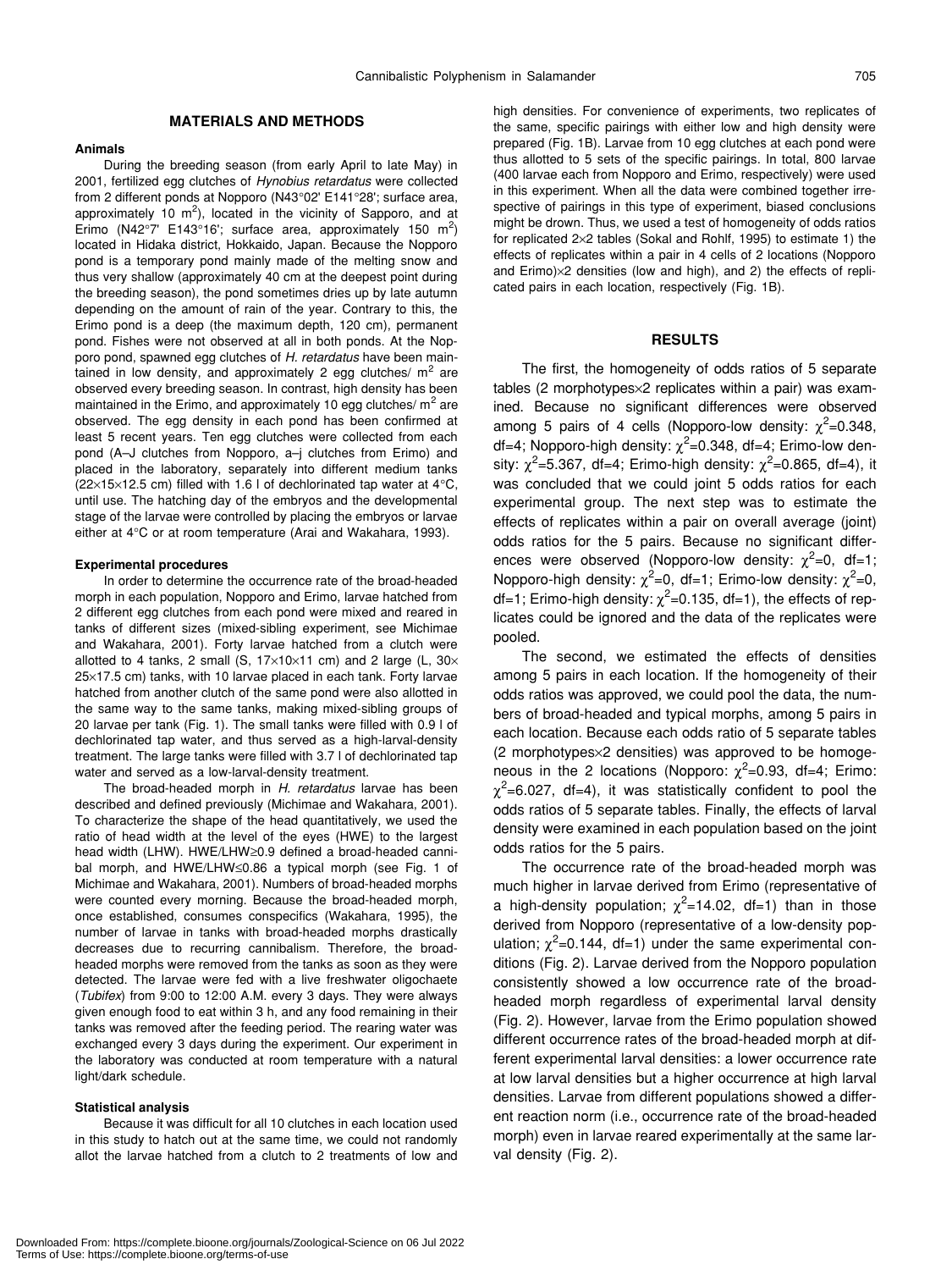

**Fig. 2.** The occurrence rate of the broad-headed "cannibal" morph (the number of the broad-headed "cannibal" morph/individual), analyzed for the effects of larval density (high or low density) and population (Erimo and Nopporo). Larvae derived from the Nopporo population showed the same, low occurrence rate of the broadheaded morph regardless of the experimental larval density. However, larvae from the Erimo population showed different occurrence rates of the broad-headed morph at different larval densities: a low occurrence rate at low larval density, but a high occurrence of the broad-headed morph at high larval density.

#### **DISCUSSION**

Genetic mechanisms and the evolutionary process of phenotypic plasticity and polyphenism are still controversial at present (Gotthard and Nylin, 1995; Via *et al*., 1995; DeWitt *et al*., 1998). We have found that variations of the frequency of the broad-headed "cannibal" morph in larvae of *Hynobius retardatus* are present between 2 different populations: the occurrence rate of the broad-headed morph was significantly different between the Nopporo (low density) and Erimo (high density) populations (Fig. 2). The broad-headed morphs were significantly affected by experimental larval density in the Erimo population, but not in the Nopporo population (Fig. 2). In other words, larvae from Nopporo population did not show a high occurrence rate of the broadheaded morph even though they were experimentally reared at a high larval density.

Previously, we showed that the broad-headed *H. retardatus* larvae might have evolved to overcome severe circumstances when the only available food items are conspecifics or heterospecific tadpoles (Michimae and Wakahara, 2002). The broad-headed morph is advantageous when many potential prey items (e.g., higher larval densities) but fewer relatives are present, because the indirect component of their inclusive fitness may be diminished if relatives are consumed (Hamilton, 1964; Waldman, 1988; Walls and Roudebush, 1991; Elger and Crespi, 1992). We have also demonstrated that the occurrence of the broad-headed morph, which continuously consumes conspecifics, is suppressed among siblings (Wakahara, 1997; Michimae and Wakahara, 2001).

We tentatively provide two possible reasons why the occurrence rate of the broad-headed morph was significantly different between the Nopporo (low density) and Erimo (high density) populations. Firstly, the variations in the frequency of the broad-headed morph between populations merely resulted from difference in actual kinship among egg clutches in two ponds. In the Nopporo population, kinship among egg clutches might be relatively high because of the smaller pond and fewer clutches. In contrast, that might be lower in the Erimo pond because of the larger pond and much more clutches. Therefore, it is possible that significant differences in the occurrence of the broad-headed morphs in the experimental conditions simply resulted from their different kinship between two populations. At present, however, it is unclear how the larvae discriminate kin and non-kin and how degree they estimate the kinship among conspecifics. Furthermore, actual kinship among egg clutches in each pond has not been examined yet.

Secondly, it is possible that the variations in the frequency of the broad-headed morph resulted from a local adaptation of phenotypic plasticity regulated by different genotypes. If an expression of plastic traits includes fitness costs that maintain the genetic and cellular machinery necessary to be plastic, every organism always must bear the costs regardless of the environment in which it develops (Scheiner, 1993). In other words, when the costs maintaining the plasticity (the costs of the genetic and cellular machinery necessary to be plastic) are larger relative to the benefits, the plasticity itself will be diminished by the selection. Assuming that the occurrence of the broad-headed morph is constrained by a specific but unknown genetic background, the results reported in this study can be explained comprehensively as follows. In the Nopporo population, the occurrence rate of the broad-headed morph is generally suppressed because many of the conspecifics encountered are relatives. Therefore, the occurrence of the broad-headed morph in the Nopporo pond (low density and high kinship among larvae) have been maintained at a relatively low level (or unnecessary) because the indirect component of their inclusive fitness may be diminished if relatives are consumed. In contrast, in the high density pond, it is expected that each larva frequently encounters conspecifics, and that many of the conspecifics encountered are nonrelatives. In the Erimo population, the occurrence of the broad-headed morph is thus maintained at a relatively high level. In the Nopporo pond, the broad-headed morph is not very adaptive so that the genetic traits to express the morph will weaken because the costs maintaining the plasticity exceed the benefits. Contrary, the genetic traits to express the broad-headed morph will intensify in the Erimo pond. Thus, the broad-headed morph and its frequency of occurrence might have been evolutionarily maintained within a local population as an adaptation. Because the abundance of prey items (conspecifics, tadpoles, *Tubifex* etc.) and kinship among larvae may vary depending on the local natural